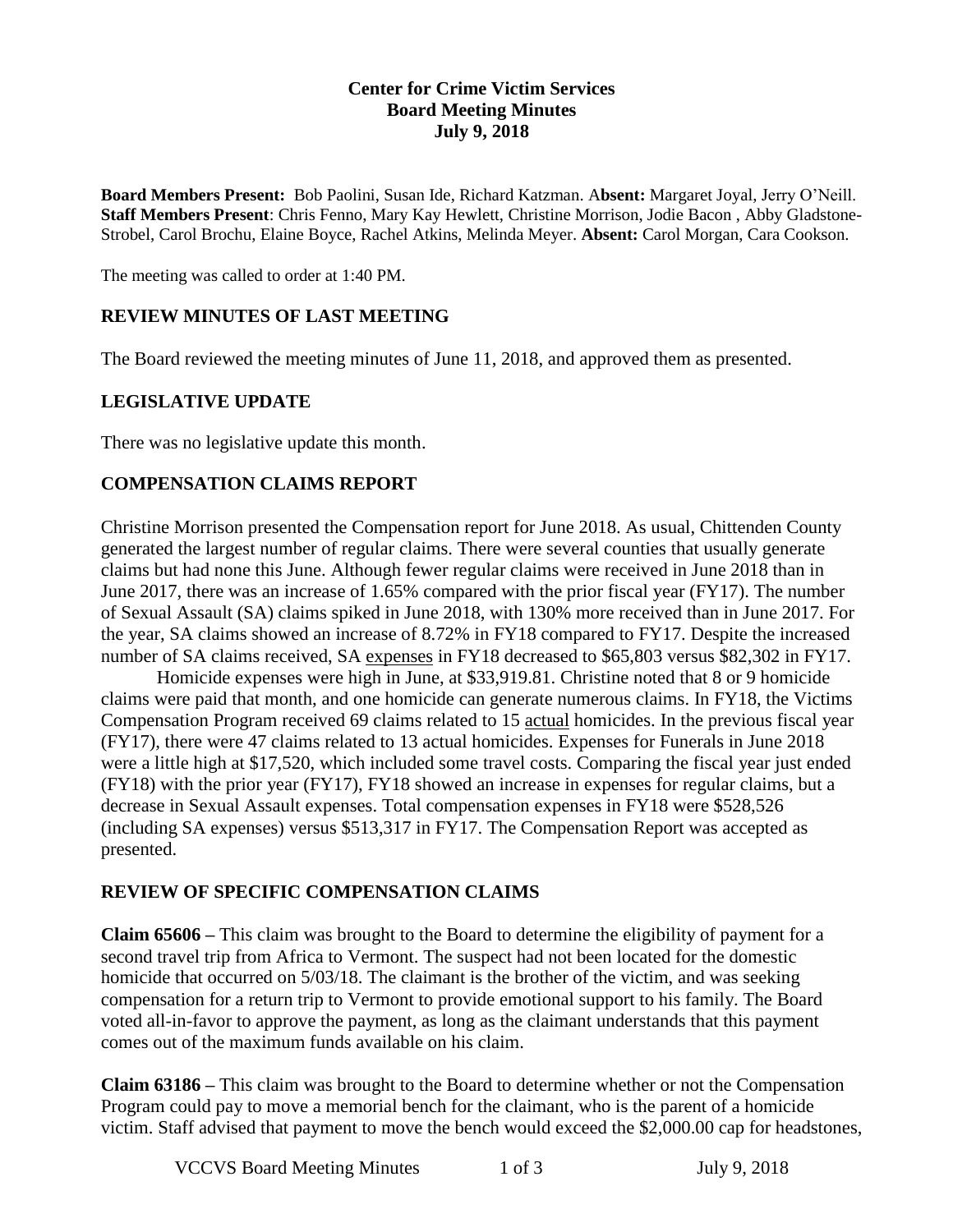cemetery plots, and memorial items. The bench was originally placed where the claimant had lived, in a residential group home where she was live-in provider. The claimant no longer had this job and wanted to have the bench moved to her other son's home. Board voted all-in-favor to approve payment for moving the memorial bench.

### **COMPENSATION REVIEW of REVISED POLICY FOR REIMBURSEMENT of TRAVEL EXPENSES FOR VICTIMS**

Compensation Program staff presented the revised policy with new reimbursement rates for meals and mileage for crime victims, as approved by the Board at the June meeting. The Board approved the new language of the policy.

# **RESTITUTION UNIT REPORT**

Elaine Boyce presented on the Restitution Unit (RU) for June 2018. She noted that RU staff made about 4,400 outgoing calls in June and collections had exceeded the monthly goal, with Case Managers bringing in \$62,631.66 through their work. Another \$24,360.65 came in via tax offsets in June. With FY18 now complete, FY18 collections had exceeded the yearly goal, and more was received via tax offsets than in any prior year. Elaine's report included a new item, showing receipts related to offender lottery winnings, which came to \$25,261 for FY18. The number of new orders received in June was up a bit, due to the diversion cases the RU has taken on under a new Memo of Understanding with Court Diversion.

Elaine also presented a list showing collections made by the RU on behalf of other state agencies, such as Fish & Wildlife, which the RU began collecting for about two years ago. Collections for these other agencies came to a grand total of \$75,545.44 in FY18. The Restitution Unit Report was accepted as presented.

## **FINANCIAL REPORT**

Carol Brochu presented the Financial Report through June, which marked the end of FY18. She was happy to report that revenues into all the Center's funds were doing well and had exceeded their projected targets for FY18. Carol explained that she uses a three-year average to build the budget for each fiscal year, and since revenues had been decreasing in recent years, she'd factored a decrease into the FY18 budget. She noted that the RU Fund did extremely well in FY18, and the Compensation Fund balance did well, ending the fiscal year higher than it started. The balance in the DV/SV Fund had improved significantly, due to increased fees for marriage licenses. Carol explained that the negative figure in the Federal Fund balance was misleading and only shows as negative due to the way payments go out to the Center's subgrantees.

Reviewing Expenditures by Fund, Carol noted that Operating Expenses went over-budget in FY18, due to a combination of increased rent and other increases that weren't factored into the budget. There was also an expense of \$23K for a new database module for the Compensation Program, but that was paid for with allowable federal funds. The Compensation Program only paid out 70% of the budgeted amount for the program. Carol Brochu shares her figures each month with Carol Morgan and Elaine Boyce so they can see how their numbers compare. Chris Fenno and Carol Brochu noted that the Center is being conservative in using our federal grant funds which give us a two-year cushion, while also increasing our use of allowable percentages for administration of those federal funds.

A board discussion of proposed changes to meals and mileage reimbursement rates for CCVS staff was tabled to the August meeting. The Financial Report was accepted as presented.

### **CENTER UPDATE**

VCCVS Board Meeting Minutes 2 of 3 July 9, 2018